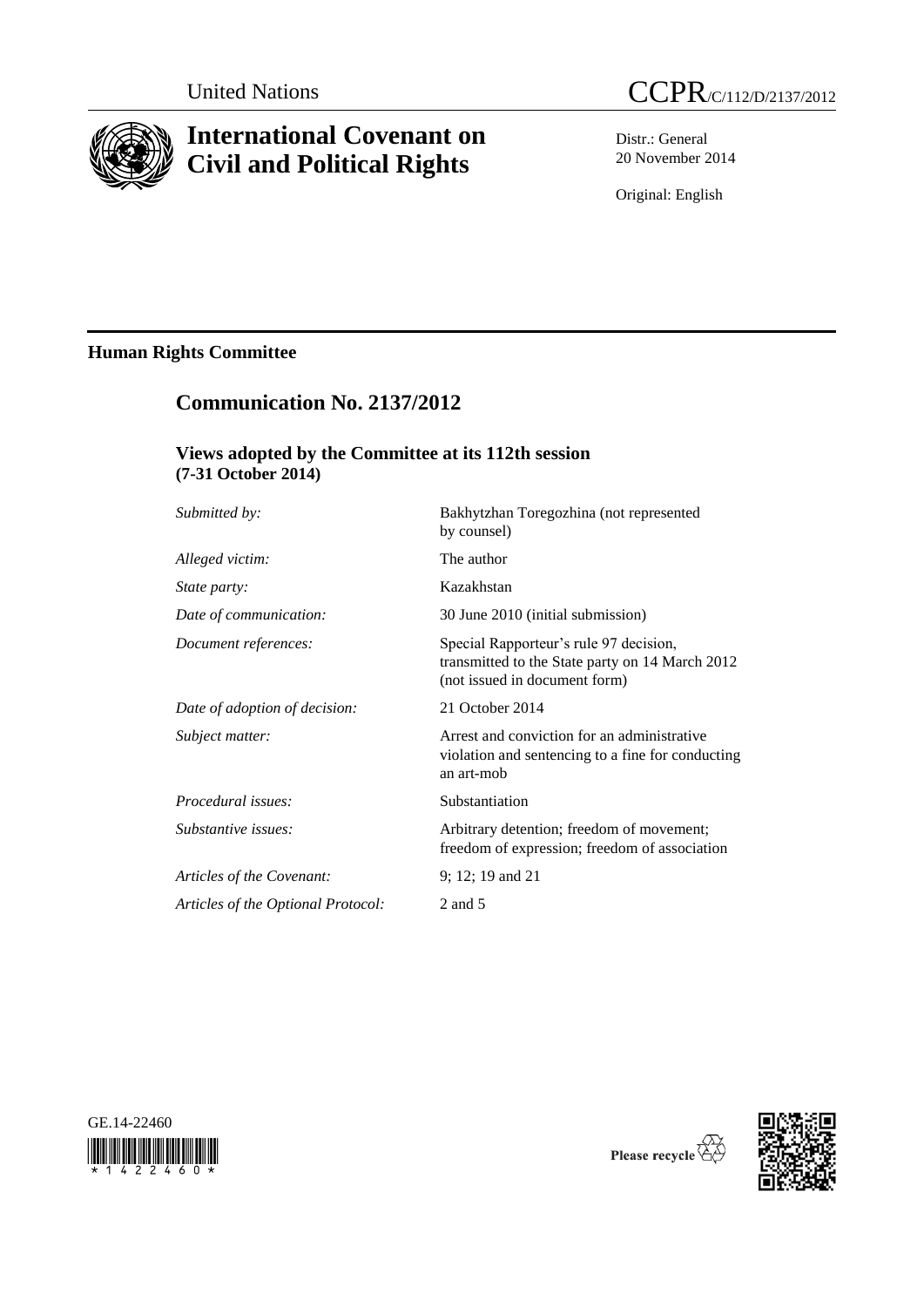## **Annex**

# **Views of the Human Rights Committee under article 5, paragraph 4 of the Optional Protocol to the International Covenant on Civil and Political Rights (112th session)**

concerning

## **Communication No. 2137/2012**\*

| Submitted by:          | Bakhytzhan Toregozhina (not represented<br>by counsel) |
|------------------------|--------------------------------------------------------|
| Alleged victim:        | The author                                             |
| <i>State party:</i>    | Kazakhstan                                             |
| Date of communication: | 30 June 2010 (initial submission)                      |

*The Human Rights Committee*, established under article 28 of the International Covenant on Civil and Political Rights,

*Meeting on* 21 October 2014,

*Having concluded* its consideration of communication No. 2137/2012, submitted to the Human Rights Committee by Bakhytzhan Toregozhina, under the Optional Protocol to the International Covenant on Civil and Political Rights,

*Having taken into account* all written information made available to it by the author of the communication and the State party,

*Adopts* the following:

### **Views pursuant to article 5, paragraph 4, of the Optional Protocol**

1. The author of the communication is Bakhytzhan Amangalivna Toregozhina, born on 23 March 1962, a Kazakhstan national. The author claims to be a victim of violations by Kazakhstan of her rights under articles 9, paragraph 1; 12, paragraph 1; 19 and 21 of the International Covenant on Civil and Political Rights.<sup>1</sup> The author is unrepresented.

#### **The facts as presented by the author**

2.1 The author is Head of the non-governmental organization "Ar. Rukh. Khak". On 11 March 2010, to commemorate Civil Disobedience Day, the organization held an art-mob event at the monument of Mahatma Ghandi, the purpose of which was to draw the attention of the public to the issue of moral leadership, in order to demonstrate such qualities as

<sup>\*</sup> The following members of the Committee participated in the examination of the present communication: Yadh Ben Achour, Christine Chanet, Ahmed Amin Fathalla, Yuji Iwasawa, Cornelis Flinterman, Zonke Zanele Majodina, Gerald Neuman, Victor Manuel Rodríguez-Rescia, Margo Waterval, Konstantine Vardzelashvili, Yuval Shany, Fabián Omar Salvioli, Anja Seibert-Fohr, Andrei Paul Zlatescu, Lazhari Bouzid and Dheerujlall Seetulsingh.

<sup>&</sup>lt;sup>1</sup> The Optional Protocol entered into force for Kazakhstan on 30 September 2009.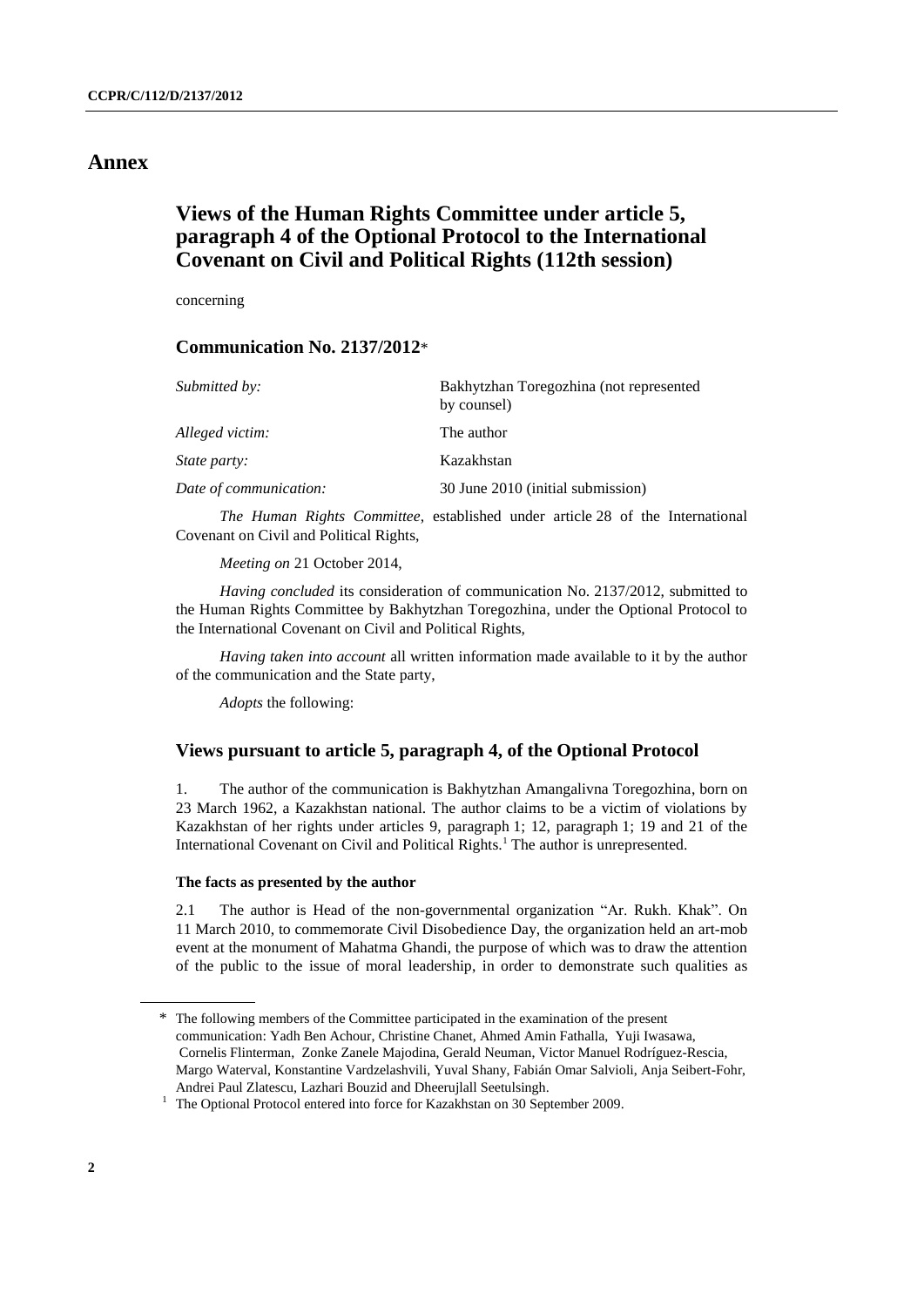humanism, democracy, social justice and morality. During the event, the authorities did not intervene, but, on 16 March 2010 at noon, 20 police officers entered the author's office and arrested her. She was informed that she would be detained for 48 hours in accordance with article 620 of the Code of Administrative Procedure, which allows administrative detention with the aim of ceasing an administrative violation. The author maintains that her arrest was illegal, since she was not carrying out any violations in her office when she was arrested. She submits that, on 2 April 2010, she sent a complaint regarding the legality of her arrest to the office of the General Prosecutor, which forwarded the complaint to the Department of Security Services of the Ministry of Internal Affairs.

2.2 On 16 March 2010, by a ruling of the Specialized Interregional Administrative Court of Almaty, the author was found guilty of the unauthorized organization of a public event and ordered to pay a fine of 56,520 tenge. The author submits that, according to the court decision, she conducted an unauthorized meeting of citizens and maintains that, since the art-mob event was not mentioned in article 2 of the Law on the Order of Organization and Conduct of Peaceful Assemblies, Meetings, Processions, Pickets and Demonstrations in the Republic of Kazakhstan, she did not need to seek permission from the authorities to hold it.

2.3 On 26 March 2010, the author appealed the first instance decision before the Appellate Court of Almaty, which rejected her appeal on 6 April 2010. On 17 May 2010, the author filed a petition to the Office of the General Prosecutor, asking it to initiate a supervisory review of the decision, which was rejected on 21 June 2010.

2.4 The author also submits that, on 12 January 2010, her organization had presented for approval to the Deputy Akim of Almaty a schedule of activities that it intended to conduct. In a letter dated 21 January 2010, the Department of Youth Policy of Almaty responded that, according to article 4 of the Law on public associations, the unlawful interference of State organs in the work of associations is not allowed. The author maintains that, accordingly, the Akimat of Almaty is not authorized to approve the scheduled events of non-governmental organizations. She maintains that, as Head of the non-governmental organization, she was entitled to organize activities in accordance with the charter of the organization without asking for official permission from the authorities. The author contends that she has exhausted all available and effective domestic remedies.

### **The complaint**

3.1 The author maintains that her arrest and conviction for organizing an art-mob event violated her constitutional rights and her rights under articles 9, paragraph 1; 12, paragraph 1; 19; and 21of the Covenant.

3.2 The author submits that her arrest was conducted in violation of article 9 of the Covenant since she was told that had been was detained in accordance with article 620 of the Code of Administrative Procedure, which allows administrative detention with the aim of ceasing an administrative violation, and since, at the time of her arrest, she was not carrying out any violations.

3.3 The author submits that, by organizing the art-mob event, she was expressing her opinion, which is her right under article 19 of the Covenant. The author maintains that the prosecution against her was de jure, having been made on the basis of a violation of the rules for organizing and holding assemblies, but was de facto on the basis of her public performance, which related to a political issue, namely, the extent to which the Kazakh population trusts government politicians. She maintains that freedom of expression is protected under article 19, paragraph 2, of the Covenant; that such protection includes the right of individuals to criticize or openly and publicly evaluate their Governments without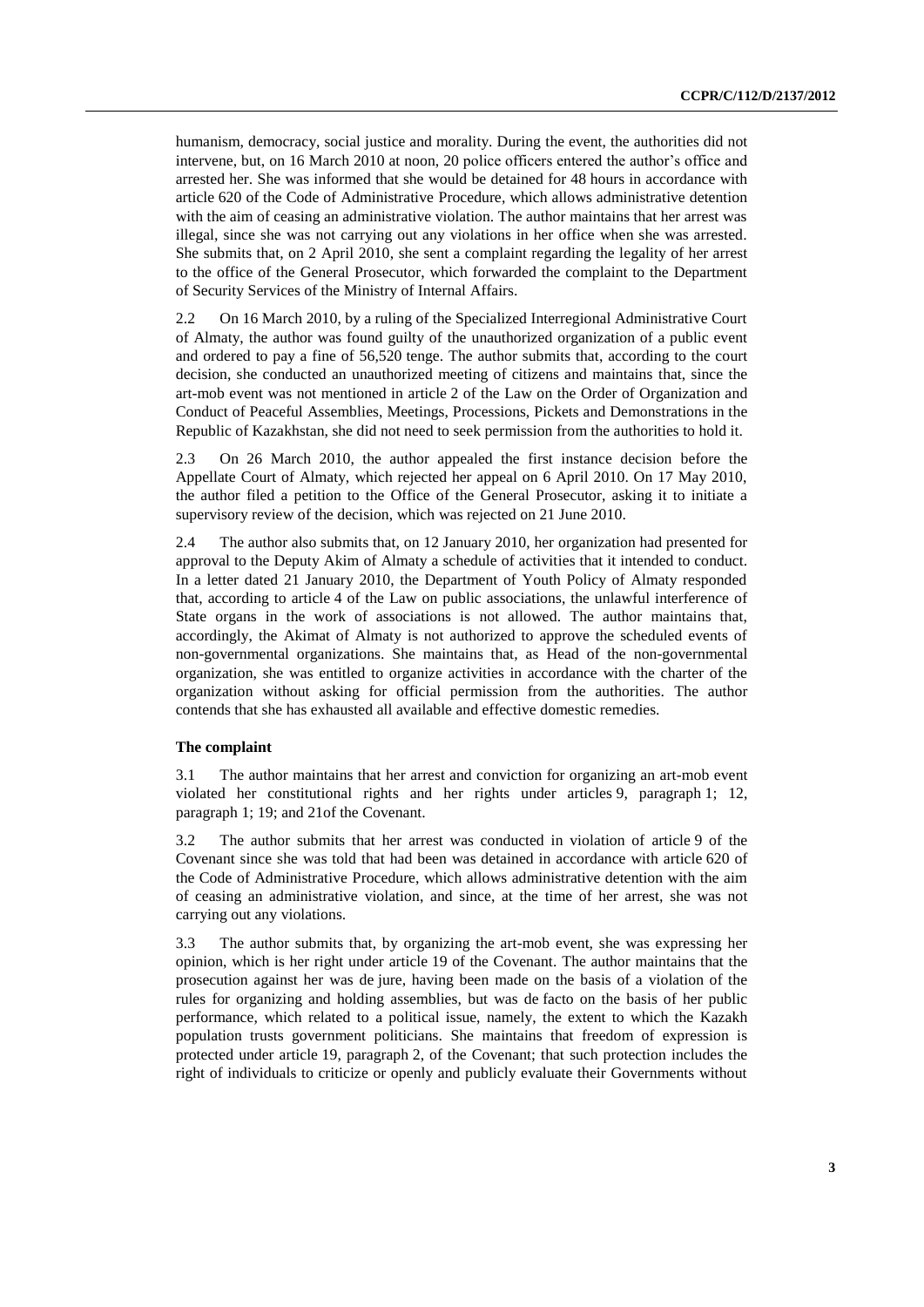fear of interference or punishment;<sup>2</sup> and that she was punished for exercising her right to expression in the form of art. Under such circumstances, her unlawful detention on the basis of her performance, her trial, her conviction and sentence and the threat that any expression of opinion may be punished by similar sanctions in the future constituted restrictions on her freedom of expression.

3.4 The author submits that the above restrictions are not compatible with the meaning of article 19, paragraph 3, of the Covenant, which provides that, while the exercise of the right to freedom of expression may be subject to certain restrictions, these shall only be such as are provided by law and are necessary: (a) for the respect of the rights or reputations of others; or (b) for the protection of national security or of public order, or of public health or morals. She maintains that, in interpreting those exceptions, the Committee had noted that such restrictions must not "put in jeopardy the right itself"<sup>3</sup> and that any limitation "must meet a strict test of justification".<sup>4</sup> Under the Committee's jurisprudence, a legitimate limitation on the right to freedom of expression must be: (a) provided by law; (b) for the protection of one of the enumerated purposes; and (c) necessary to achieve that purpose.<sup>5</sup> The author submits that the Committee has consistently held that "the State party must demonstrate in specific fashion the precise nature of the threat to any of the enumerated purposes caused by the author's conduct",<sup>6</sup> and that, in her case, the limitation on her right to freedom of expression was not made on the basis of the needs of national security or the protection of the rights or reputations of others. If the limitation had been made on the basis of a threat to national security, the State party should have provided a detailed justification and indicated the precise nature of the threat. The author further submits that her performance related to the possible distrust of the Kazakh population towards government officials; that the issue was a subject of permanent public discussion in Kazakhstan; and that the Government therefore cannot claim that its limitation on her right to freedom of expression was for the purpose of protecting the rights or reputations of others. She maintains that, even if the State party established the existence of a legitimate purpose for the limitation, it would also need to demonstrate that the actions taken were  $n$ ecessary<sup>7</sup> in order to protect that purpose. The author submits that the Committee has consistently observed that "the requirement of necessity implies an element of proportionality, in the sense that the scope of the restriction imposed on the freedom of expression must be proportional to the value which the restriction serves to protect".<sup>8</sup> As the State party had not clearly explained through the court decisions what value it protected by imposing restrictions on the author's freedom of expression, the administrative sanctions imposed on her constitute a limitation on her right to freedom of expression, as protected by article 19, paragraph 2, of the Covenant. She maintains that, since the narrow exceptions described in article 19, paragraph 3, of the Covenant do not apply to her case, the above limitations violate the Covenant.

3.5 The author submits that, in her case, the conviction and administrative sanctions imposed were the consequences of her holding a public assembly that had not been permitted by the local authorities. She maintains that, under such circumstances, her

<sup>2</sup> See communication No. 1128/2002, *Marques de Morais* v. *Angola*, Views adopted on 29 March 2005, para. 6.7.

<sup>3</sup> See the Committee's general comment No. 10 (1983) on freedom of opinion and expression, para. 4.

<sup>4</sup> See communication No. 628/1995, *Park* v. *Republic of Korea*, Views adopted on 20 October 1998, para. 10.3.

<sup>5</sup> See communication No. 926/2000, *Shin* v. *Republic of Korea*, Views adopted on 16 March 2004, para. 7.3.

<sup>6</sup> Ibid.

<sup>7</sup> Ibid.

<sup>8</sup> See *Marques de Morais* v. *Angola* (note 2 above), para. 6.8.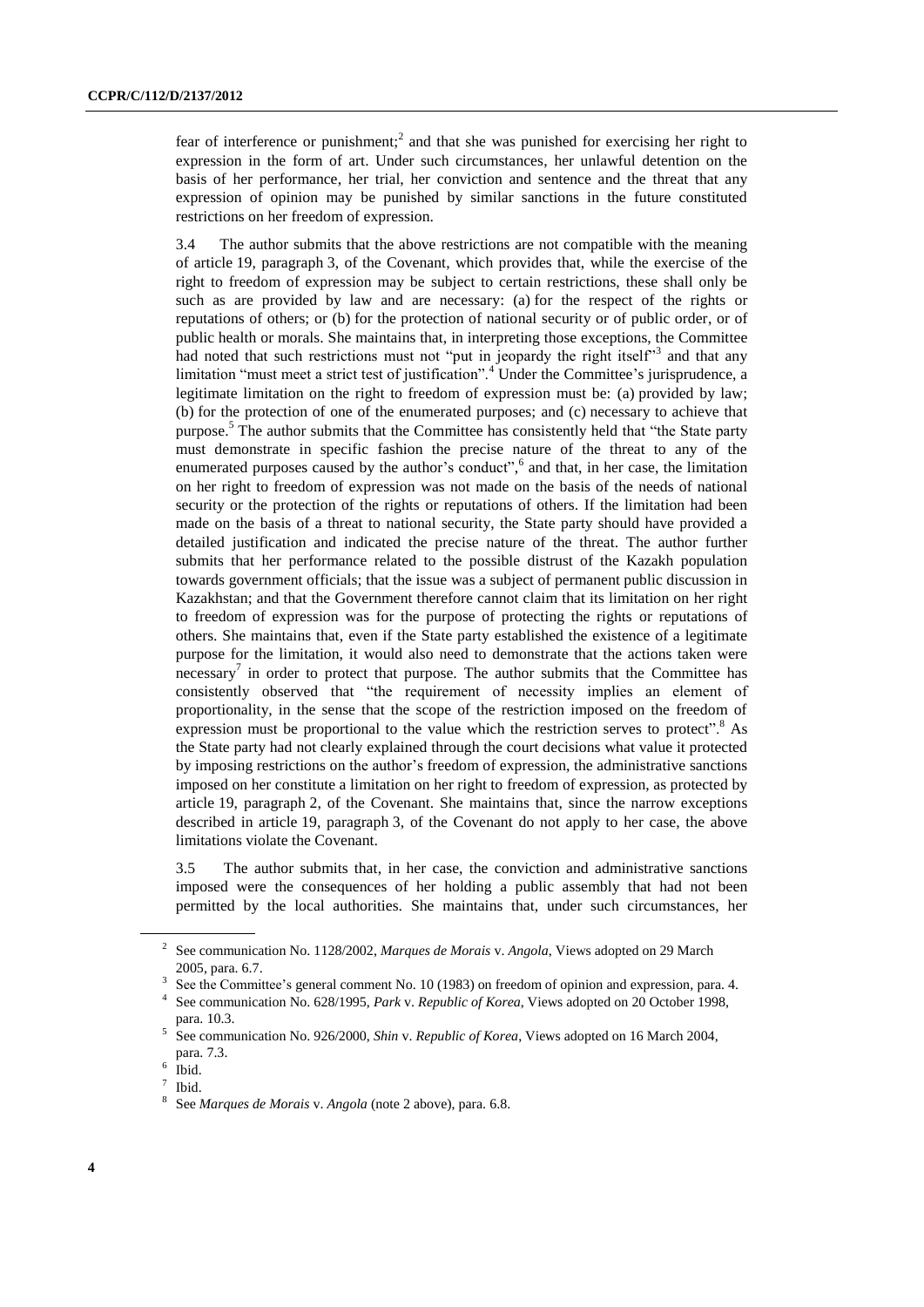conviction and the threat that any future assembly may be punished by similar sanctions, constitute restrictions on her freedom of assembly. She submits that the above restrictions are not compatible with article 21 of the Covenant.

3.6 The author notes that, according to the Committee's jurisprudence, any restrictions of the right to freedom of assembly must fall within the permissible limitations of article 21 of the Covenant. <sup>9</sup> The author submits that requiring a prior authorization by the local authorities for the conduct of any public event constitutes such a restriction. The author also submits that, under the Law on the Order of Organization and Conduct of Peaceful Assemblies, Meetings, Processions, Pickets and Demonstrations in the Republic of Kazakhstan, in order to hold any open-air public meeting, an application must be sent to the local authorities (Akimat) at least 10 days prior, and an authorization granted at least five days prior. She further submits that the court decisions did not provide any justification as to which values were being protected by the imposition of restrictions on her freedom of assembly, and, accordingly, that the administrative sanctions imposed on her constituted a limitation of her right to freedom of assembly, as protected by article 21 of the Covenant.

### **State party's observations on the merits**

4.1 On 31 May 2012, the State party submits that the author had been convicted and sentenced on 16 March 2010 to a fine of 56,520 tenge for an administrative offence under article 373, paragraph 3, of the Code of Administrative Violations of the Republic of Kazakhstan by the Specialized Intradistrict Administrative Court of Almaty, and that the above ruling had been confirmed on appeal on 6 April 2010 by the Almaty City Court. The State party briefly restates the content of the court judgements.

4.2 The State party recalls the provisions of articles 19, paragraph 3, and 21 of the Covenant. It submits that the author's allegations that her rights under articles 9, paragraph 1; 19, paragraph 2; and 21, paragraph 1, of the Covenant had been violated are unsubstantiated. It submits that the format and the manner of the expression of societal, group or personal interests in public places, as well as certain limitations of the above, are established by Law No. 2126 of 17 March 1997 on the Order of Organization and Conduct of Peaceful Assemblies, Meetings, Processions, Pickets and Demonstrations in the Republic of Kazakhstan. In accordance with article 2 of that Law, in order to conduct an assembly, meeting, procession, picket or demonstration, a request must be submitted to the local executive authorities. In accordance with article 3, the request should contain all elements required by the Law and should be submitted no later than 10 days before the planned date of the event. The author had not addressed a request to the executive authorities and had not received a positive reply. Therefore, the author's claims that her rights had been violated under articles 19 and 21 of the Covenant are unsubstantiated, since she exercised those rights in violation of the limitations imposed by the Law.

4.3 The State party further submits that, in accordance with article 618 of the Code of Administrative Proceedings, in order to ensure that the proceedings of a case are conducted in a timely and correct manner and that the adopted decision is executed, certain measures can be taken towards physical persons, including administrative detention. The administrative detention against the author was implemented in accordance with the Law and for the purpose of ensuring the conduct of the proceedings of the case. The State party therefore considers the author's allegations that her rights under articles 9, paragraph 1, of the Covenant had been violated to be unsubstantiated.

<sup>9</sup> See communication No. 412/1990, *Kivenmaa* v. *Finland*, Views adopted on 31 March 1994.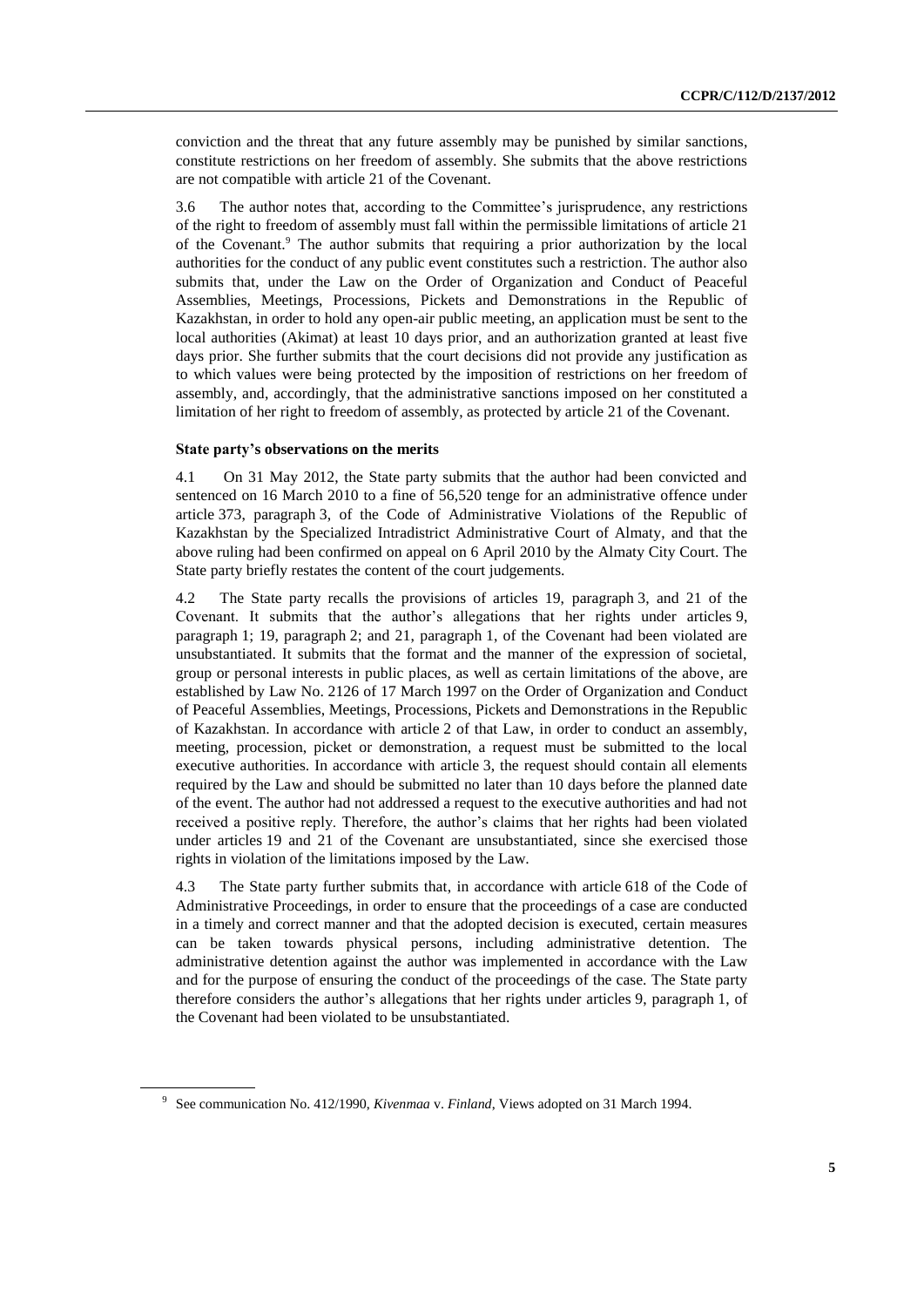#### **Author's comments on the State party's submission**

5.1 On 4 July 2012, the author notes that, in contesting her submission under article 19 of the Covenant, the State party quotes the provisions contained in paragraph 3 of that article. She maintains that those provisions are not applicable to her case, because the State party failed to explain the manner in which the author had violated the rights or reputations of others, or how she had endangered national security or public order, or public health or morals. She submits that she did not offend any public officials, since no offensive words that could have damaged their reputations were expressed towards any of them personally; that the art-mob event lasted for 10 minutes, was of a peaceful character and did not threaten the public order or the national security of Kazakhstan. She stresses that she was not convicted for endangering the rights or the reputations of others, national security, public order or public health or morals, but for holding a public event without the permission of the authorities.

5.2 In relation to her allegations under article 21 of the Covenant, the author stresses that her actions consisted of an art-mob event implemented with the assistance of three colleagues; and that the art-mob event addressed those visitors of the Mahatma Gandhi park in the vicinity of the monument dedicated to Mahatma Gandhi. The event was observed by about 15 persons, the majority of which were journalists and police officers. The author maintains that the event did not constitute a procession, a picket or a demonstration and that she therefore did not need the permission of the authorities to conduct it. She further submits that the authorities of Kazakhstan had been expanding the interpretation of the definition of a "peaceful assembly" beyond the scope determined by the Law of 17 March 1997, to include art-mob events, flash-mob events and even protest actions carried out by single persons. As a result of that broader interpretation, every action conducted in public is declared an illegal public assembly and the organizers are held administratively responsible for conducting public assemblies without the permission of the authorities, in violation of the Covenant.

#### **Issues and proceedings before the Committee**

#### *Consideration of admissibility*

6.1 Before considering any claim contained in a communication, the Human Rights Committee must decide, in accordance with rule 93 of its rules of procedure, whether communication is admissible under the Optional Protocol to the Covenant.

6.2 As required under article 5, paragraph 2 (a), of the Optional Protocol, the Committee has ascertained that the same matter is not being examined under another procedure of international investigation or settlement.

6.3 The Committee notes that the State party does not challenge admissibility, nor provides information on available and effective remedies. Accordingly, the Committee finds that it is not precluded from examining the communication by the requirements of article 5, paragraph 2 (b), of the Optional Protocol.

6.4 The Committee notes the author's claim that her rights under article 12, paragraph 1, of the Covenant had been violated by her arrest on charges of committing an administrative violation. In the absence of any other pertinent information in that respect, the Committee considers, however, that the author has failed to sufficiently substantiate that claim for purposes of admissibility. Accordingly, it concludes that this part of the communication is inadmissible under article 2 of the Optional Protocol.

6.5 Regarding the the author's claim that her rights under article 9, paragraph 1, of the Covenant had been violated by her arrest, the Committee notes the State party's submission that the arrest was lawful under article 618 of the Code of Administrative Violations. The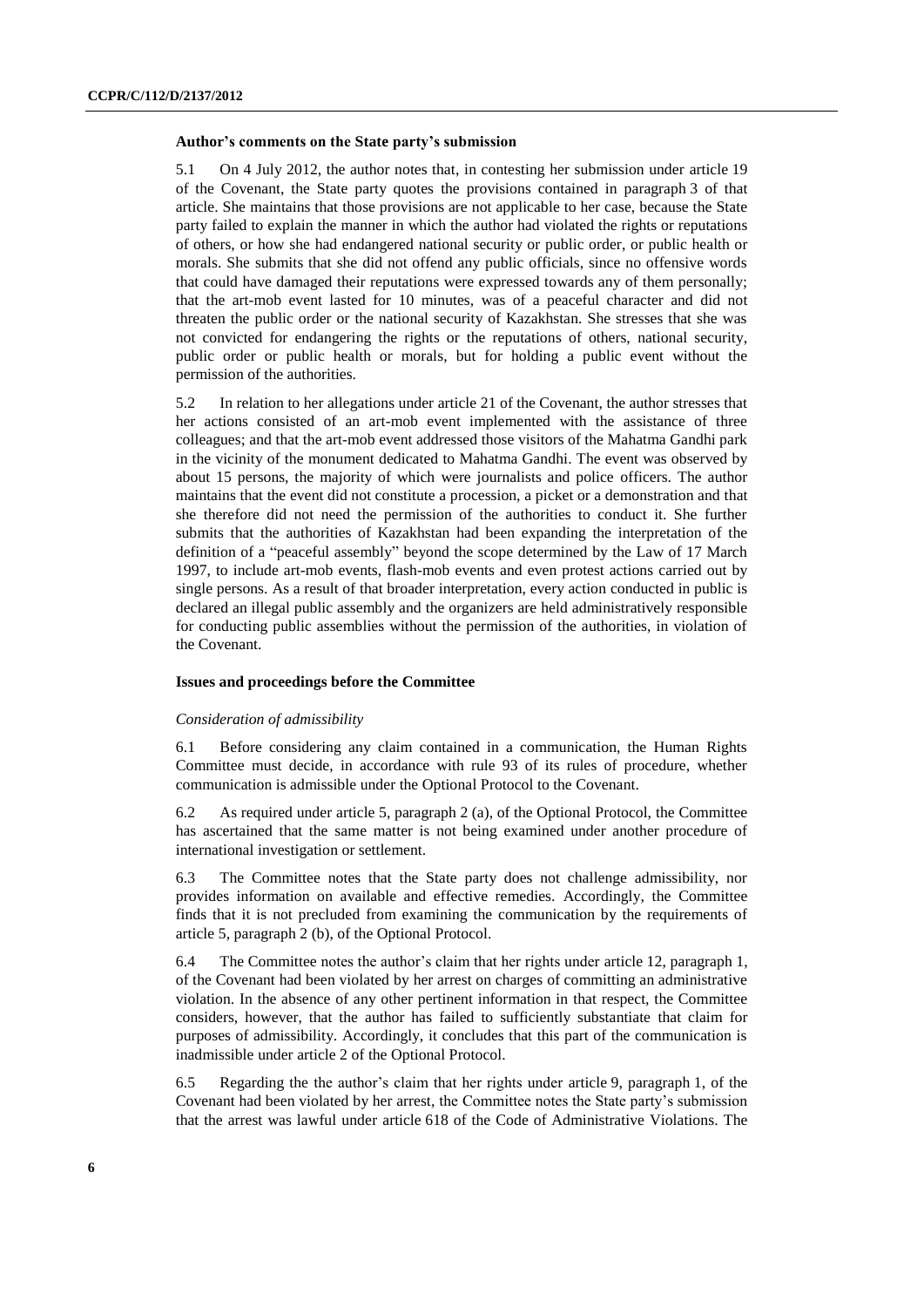Committee notes, however, that this raises the issue of the arbitrariness of the author's arrest. It therefore considers that the author's claim under article 9, paragraph 1, has been sufficiently substantiated for purposes of admissibility, and declares it admissible. The Committee also considers that the author has sufficiently substantiated her claims under articles 19 and 21 of the Covenant, for purposes of admissibility. Accordingly, it declares those claims admissible and proceeds to their examination on the merits.

#### *Consideration of the merits*

7.1 The Human Rights Committee has considered the communications in the light of all the information made available to it by the parties, as provided for under article 5, paragraph 1, of the Optional Protocol.

7.2 Regarding the author's claim under article 9 of the Covenant, the Committee observes that there is a disagreement between the parties as to the legal basis for her arrest, but that it is undisputed that, on 16 March 2010, the police entered the author's office and arrested her. The Committee recalls that, in order for an arrest to be in compliance with article 9, paragraph 1, it must not only be lawful, but also reasonable and necessary in all the circumstances.<sup>10</sup> The Committee observes that the State party has not provided any justification as to why the arrest of the author under the Code of Administrative Procedure was reasonable and necessary. The Committee considers that the State party has failed to show why it was necessary to detain the author. In the circumstances, the Committee finds that the author's detention was unreasonable and constituted a violation of article 9, paragraph 1, of the Covenant.

7.3 The Committee notes the author's allegations that that the authorities violated her rights under article 19 of the Covenant. From the material before the Committee, it transpires that the author had been arrested and subsequently convicted and fined for organizing and participating in an art-mob event without requesting prior permission from the local executive authorities. In the opinion of the Committee, the above actions of the authorities interfere with the author's right to freedom of expression and to impart information and ideas of all kind, which is protected under article 19, paragraph 2, of the Covenant.

7.4 The Committee has next to consider whether the restrictions imposed on the author's freedom to impart information and ideas are justified under any of the criteria set out in article 19, paragraph 3, of the Covenant. The Committee recalls in this respect its general comment 34, in which it stated, inter alia, that the freedom of expression is essential for any society and a foundation stone for every free and democratic society.<sup>11</sup> It notes that article 19, paragraph 3, allows restrictions on the freedom of expression, including the freedom to impart information and ideas, only to the extent that they are provided by law and only if they are necessary (a) for respect of the rights and reputation of others; or (b) for the protection of national security or public order (*ordre public*), or of public health or morals. Finally, any restriction on the freedom of expression must not be overbroad in nature, that is, it must be the least intrusive among the measures that might achieve the relevant protective function and proportionate to the interest whose protection is sought.<sup>12</sup>

7.5 The Committee observes that, in the present case, the detention of the author and the imposition of a significant fine on her raise serious doubts as to the necessity and proportionality of the restrictions imposed on the author's rights. The Committee further

<sup>10</sup> See communications No. 305/1988, *Van Alphen* v. *The Netherlands*, Views adopted on 23 July 1990, para. 5.8; and No. 631/1995, *Spakmo* v. *Norway*, Views adopted on 5 November 1999, para. 6.3.

<sup>&</sup>lt;sup>11</sup> See the Committee's general comment 34 (2011) on freedoms of opinion and expression, para. 2.

<sup>12</sup> Ibid., para. 34.